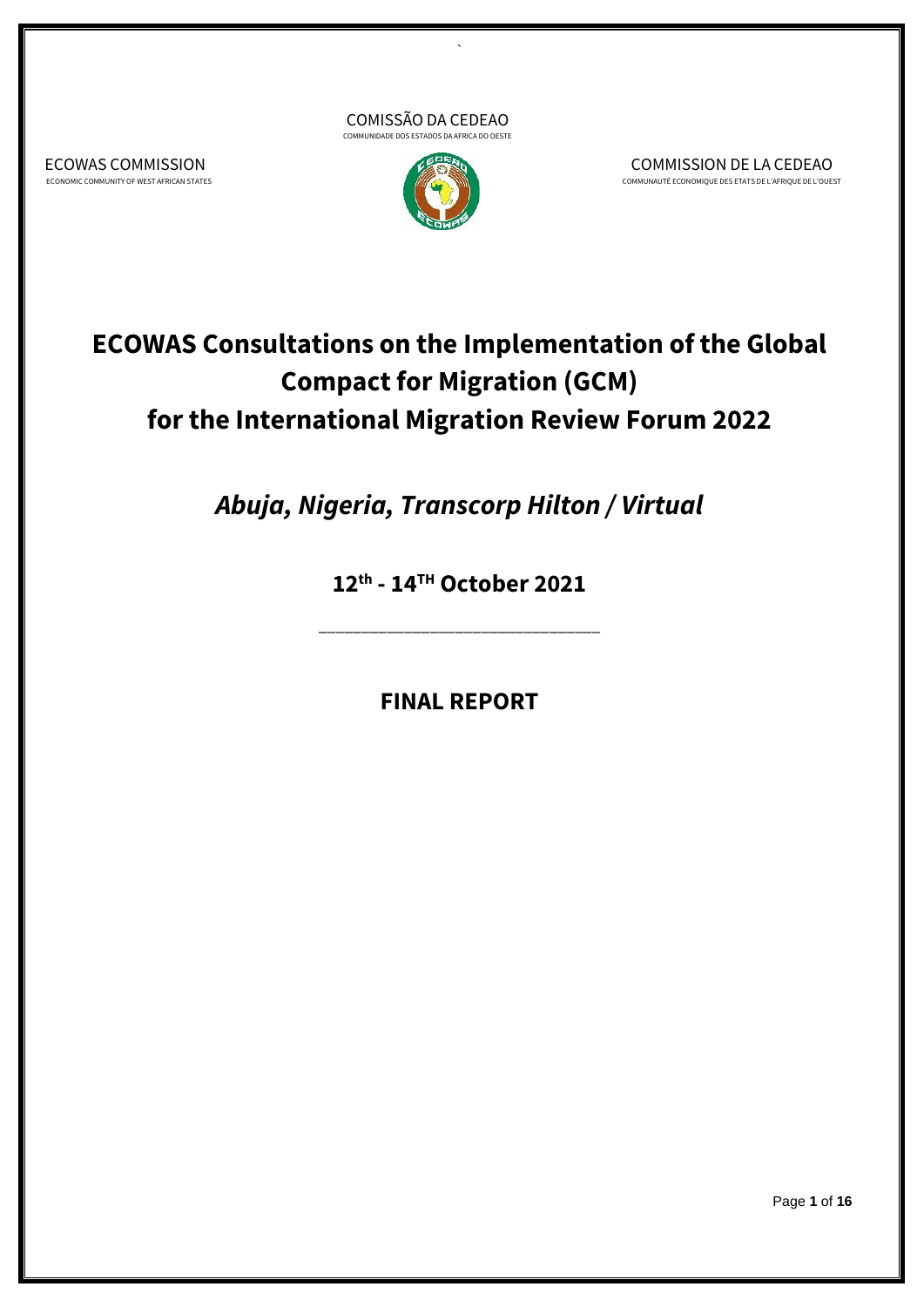# **I. INTRODUCTION**

1. The Global Compact for Safe, Orderly and Regular Migration (GCM) is an effort, led by the UN Member States, to set out a range of principles, commitments and understanding among the UN Member States regarding the governance of migration in all its dimensions. It outlines a comprehensive international cooperation framework on migration and human mobility. It is grounded in the existing global normative framework and the 2030 Agenda for Sustainable Development. ECOWAS and its Member States were among the 164 Member States that adopted the GCM at the United Nations General Assembly on 19 December 2018.

`

- 2. Firmly embedded in the 2030 Agenda, the GCM, with its ten (10) guiding principles and twenty-three (23) objectives, offers a 360-degree approach and a cross-cutting vision to global migration governance. It further presents a global framework to strengthen the human rights of migrants and recognizes their positive contribution to sustainable development.
- 3. To ensure its effective implementation, Member States called for a voluntary follow-up and review process that includes the participation of all stakeholders, the migrants themselves, and the United Nations system. This is in recognition of migration's complex and multidimensional nature and the need to provide a whole-of-society approach in the review process. Therefore "A whole-of-government, whole-of-society and whole-of-UN system" became the central tenet of the GCM review process.
- 4. In this regard, the ECOWAS Commission, with the support of the African Union Commission, Member States of ECOWAS, the Regional UN Network on Migration for West and Central Africa and the International Organization for Migration (IOM) as Coordinator of the UN Network on migration, organised a formal consultation with ECOWAS Member States on the GCM implementation on 12<sup>th</sup> - 14<sup>th</sup> October 2021.
- 5. This formal review and consultation meeting was preceded by an online informal multistakeholder consultation held on  $31<sup>st</sup>$  May 2021 with participation drawn from relevant stakeholders, including diaspora organisations, academia, media, child and youthfocused organisations and civil society organisations. This then sets the broad outline for the conducted of this Ministerial formal consultation on the GCM.
- Page **2** of **16** 6. The Ministerial formal consultation and review process of October  $12<sup>th</sup>$  -  $14<sup>th</sup>$  2021, was therefore, the first opportunity for the ECOWAS Member States and other relevant stakeholders to reflect collectively on initial results, review processes and explore ways to advance the implementation of the GCM. In addition, the review and consultation process offered ECOWAS Member States an opportunity for their voices to be featured in the outcome document on the planned global review in 2022. Furthermore, it provided a rare chance to detail sub-regional discussion on migration governance

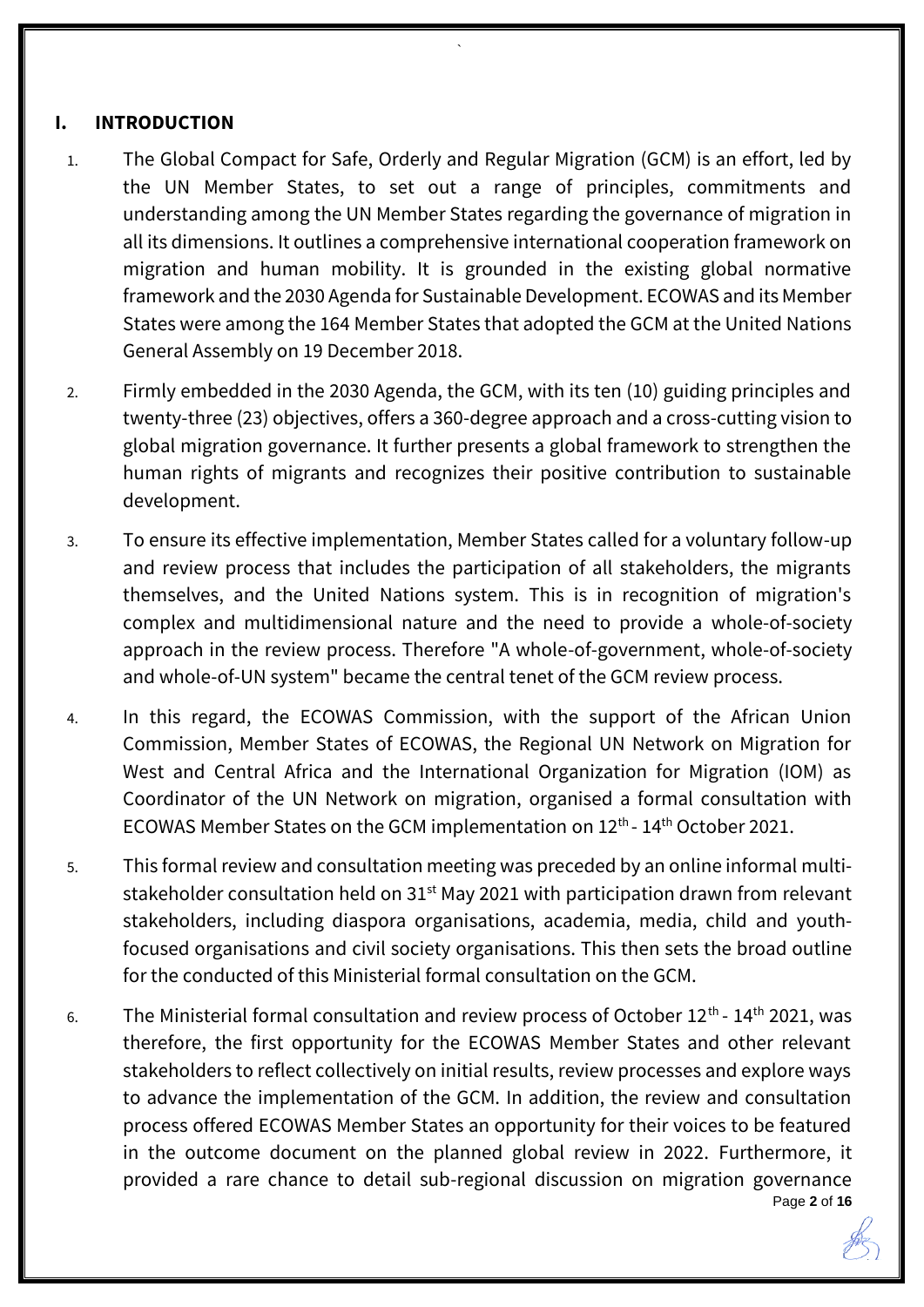following the COVID-19 pandemic. Finally, it identified ways to adapt the GCM as a guiding framework for improving regional migration governance and process.

`

## 7. The overall objectives of the review meeting:

- a) Provide a brief overview of the regional review process and the timeline towards the 2021 Regional Review Conference for Africa and the 2022 International Migration Review Forum;
- b) Provide the ECOWAS Member States and stakeholders with an opportunity to take stock and review recent developments, progress made, and challenges on implementing the GCM in West Africa;
- c) Provide a space for experience sharing, exchange on best practices and stocktaking by the ECOWAS Member States and stakeholders with regards to the implementation, follow-up and review of the GCM;
- d) Assess the impact of the COVID-19 pandemic on the implementation of the GCM and the governance of international migration;
- e) Provide the ECOWAS Member States with an opportunity to optimize their engagement with and contribution to the upcoming Global Review.

#### **II. ATTENDANCE**

- 8. The meeting was attended by representatives of the Member States listed below:
	- Republic of Benin;
	- Burkina Faso;
	- Republic of Cabo Verde;
	- Republic of Côte d'Ivoire;
	- Republic of The Gambia;
	- The Republic of Ghana;
	- The Republic of Liberia;
	- Republic of Niger;
	- The Federal Republic of Nigeria;
	- The Republic of Sierra Leone;
	- The Republic of Senegal;
	- The Togolese Republic.

Page **3** of **16**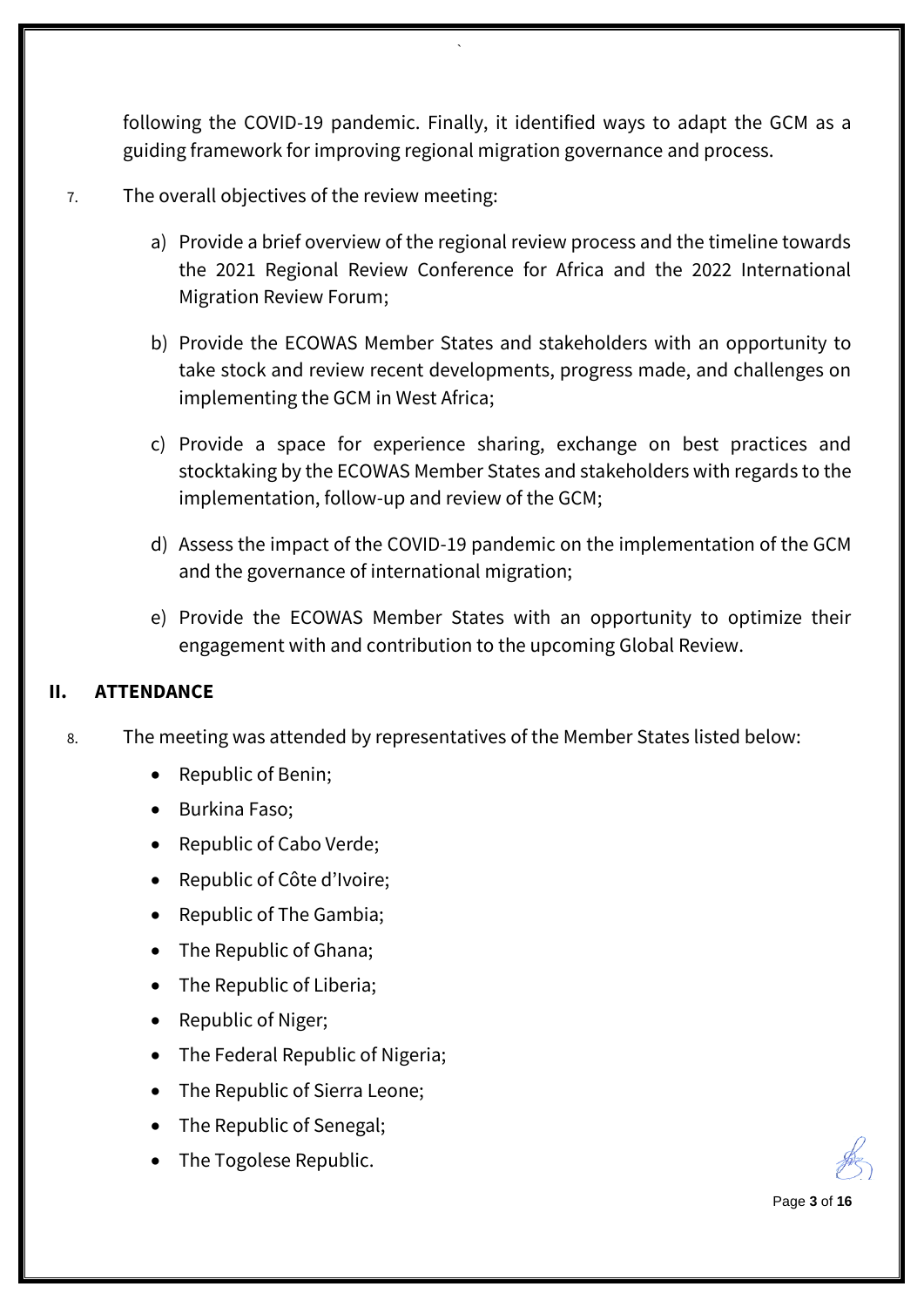9. Representatives of the following organizations also attended the meeting:

`

- International Organization for Migration (IOM);
- African Union Commission;
- United Nations Office on Drugs and Crime (UNODC);
- European Union (EU);
- Norwegian Refugee Council (NRC);
- Freetown City Hall;
- Food and Agricultural Organization (FAO);
- United Nations Office for the Coordination of Humanitarian Affairs (UNOCHA);
- Office of the High Commissioner for Human Rights (OHCHR);
- United Nations Economic Commission for Africa (UNECA);
- The Joint United Nations Programme on HIV/AIDS (UNAIDS);
- United Nations Development Programme (UNDP);
- United Nations Children's Fund (UNICEF);
- World Health Organization (WHO);
- United Nations Volunteers (UNV);
- The University of Ghana;
- Mixed Migration Center;
- The African Movement of Working Children and Youth (AMWCY);
- Media Foundation for West Africa.
- 10. Ministerial participation included the Honourable Ambrose Dery, Minister of The Interior, Republic of Ghana, Minister of Labour and Social Security, Sierra Leone, Alpha Osman Timbo and Mme. Clarisse Merindol Ouoba, Deputy Minister of Foreign Affairs in charge of Regional Integration and Burkinabes Abroad.

#### **III. OPENING SESSION:**

11. The consultative session, held from  $12<sup>th</sup>$  -  $14<sup>th</sup>$  October 2021, began with opening remarks from Ms. Aissata Kane, Senior Regional Advisor for Sub-Saharan Africa,

Page **4** of **16**

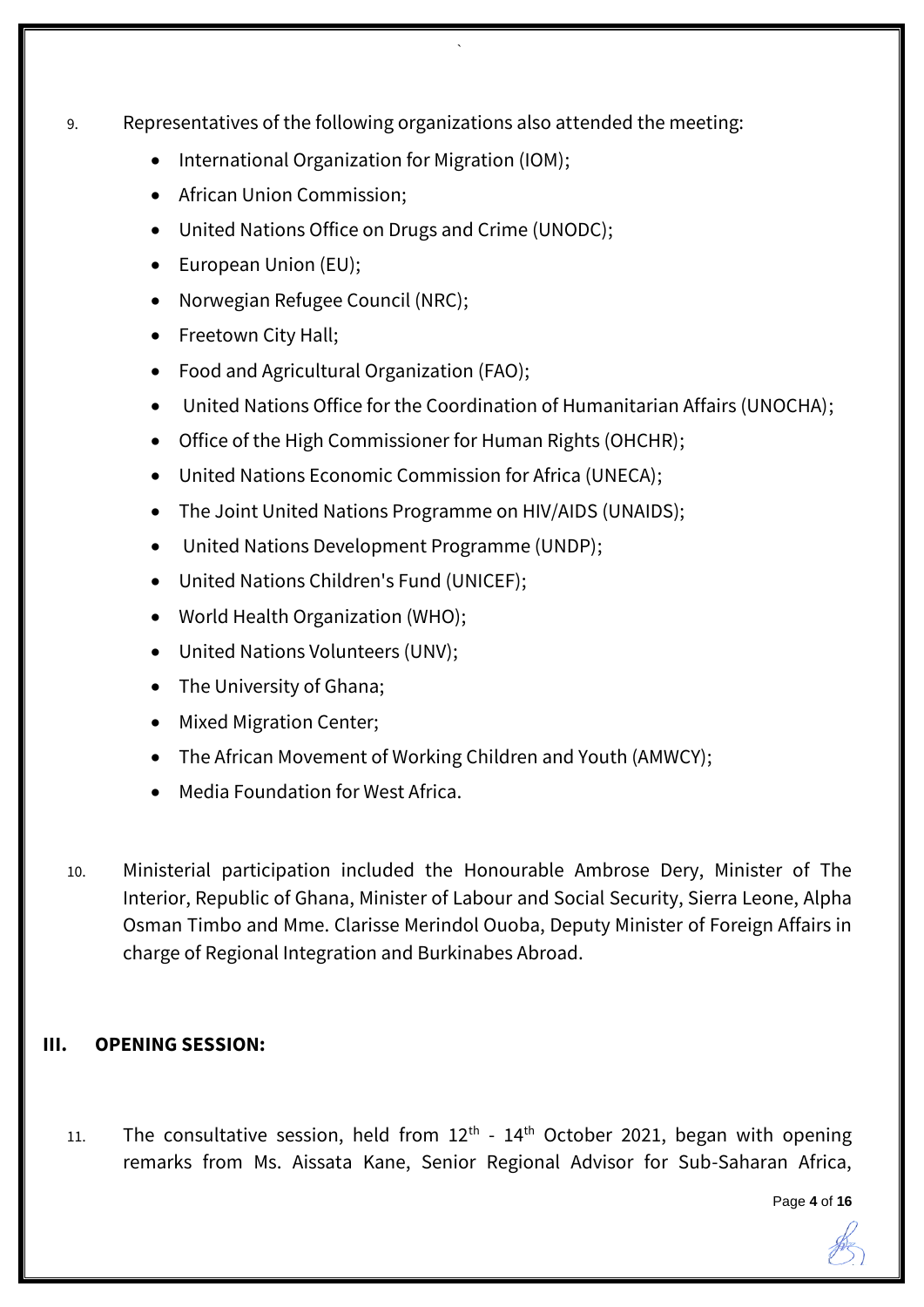International Organization for Migration (IOM), Mr Albert Siaw-Boateng, Director of Free Movement of Persons and Migration, who represented the ECOWAS Commission, Dr Fatima Waziri-Azi (representing Nigeria's Federal Minister for Humanitarian Affairs, Disaster Management and Social Development and Representative of the Government of the Federal Republic of Nigeria and Honorable Ambrose Dery, Minister of The Interior, Republic of Ghana.

`

- 12. The speakers stressed the importance of the consultation process on the GCM. They affirmed its usefulness as a credible global instrument and commitment to supporting safe, orderly, and regular migration. They further pointed out the benefit of the review process in ensuring that international policies are not just affirmed, but that commitments are demonstrated by evidence-based implementation outcomes.
- 13. Dr Fatima Waziri Azi welcomed participants on behalf of the Government of Nigeria and the Honourable Minister, Sadiya Umar Farouq. She highlighted the importance of international partnership for the implementation and review of the GCM. She recalled that migration is at the center of national and regional development and has been and is a source of the exchange of values, origins and identity. She noted that the consultation is a platform to share experience, best practices and strengthen international cooperation and partnership.
- 14. The scene was set by Ms Sophie Nonnenmacher, Deputy Regional Director of the International Organization for Migration, Regional Office for West and Central Africa who outlined in detail the GCM vision and its ten (10) guiding principles and twentythree (23) objectives. She further laid out the GCM implementation and governance framework, the role of the states and governments, with UN system-wide support through the UN Network on Migration at global, regional and national levels including the important role of local authorities and non-state actors. She noted that the GCM provides for voluntary review process at national, regional and continental and global levels with recommendations and implementation experiences and lessons-learned feeding into subsequent levels which will serve as input in the global review scheduled for 2022.
- 15. She then described the regional review process, the series of consultations within the African continent on the GCM and updates on GCM implementation in ECOWAS as well as the outline for the global review process. On regional review she pointed out the following key messages from the engagement; (a) that the Global Compact offers crucial opportunity in many areas, including progressing governance on all relevant levels, (b) that migration is vital for the development of the continent with the potential to transform it, strengthen the economies and societies, (c) strengthening international, regional, and bilateral cooperation on migration are important to finding solutions to

Page **5** of **16**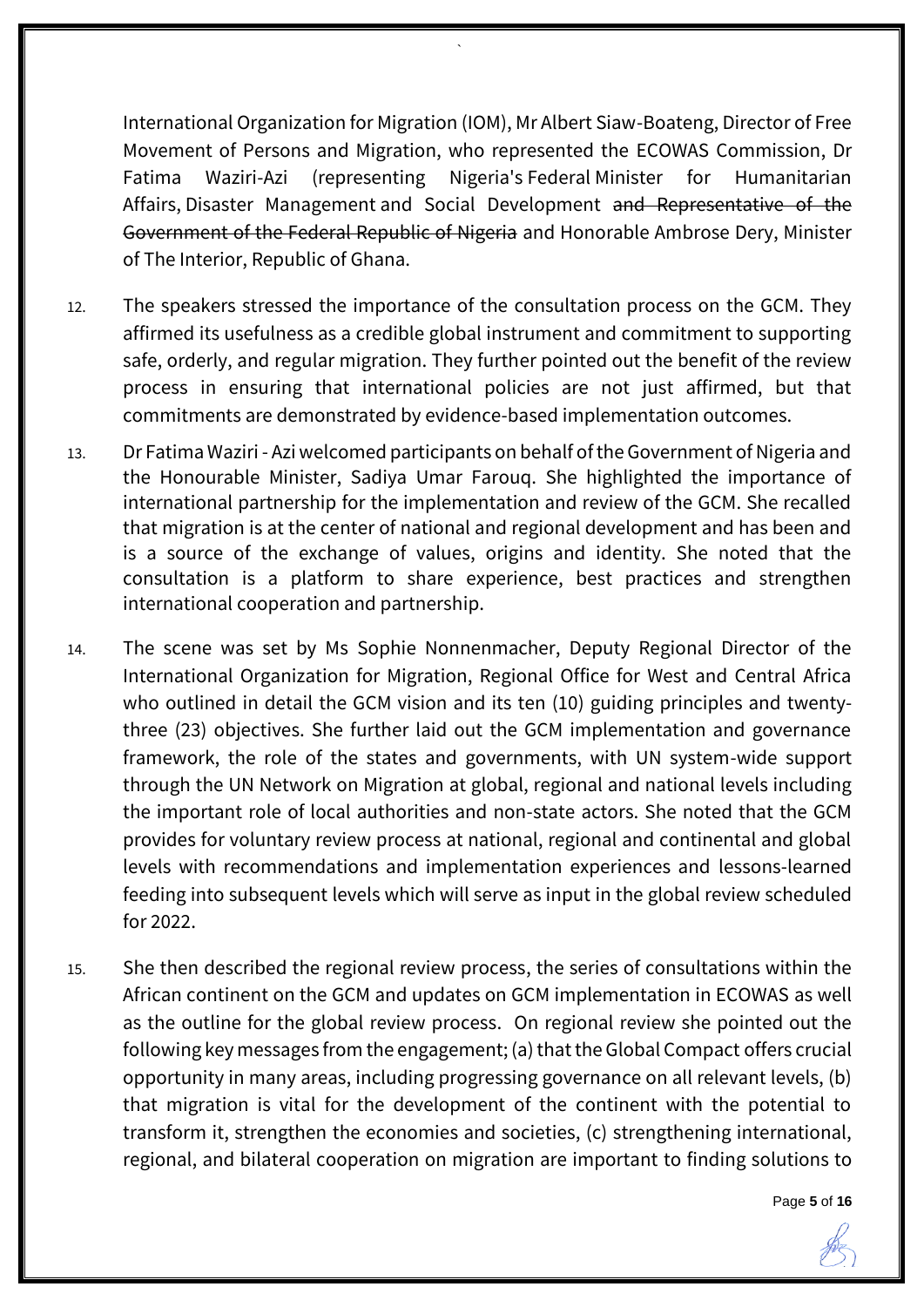common challenges and drawing up and implementing bilateral and multilateral agreements are important tools to support the process, (d) Accurate migration data remains a challenge to the implementation of the GCM. However, on ECOWAS and the GCM, she outlined the following results; **(i)** that twelve (12) UN Networks on Migration have been established in Burkina Faso, Côte d'Ivoire, The Gambia, Ghana, Guinea, Guinea-Bissau, Liberia, Mali, Niger, Nigeria, Senegal, Sierra Leone **(ii)** that National Voluntary GCM Review Reports have been received from the following countries, Gambia, Ghana, Guinea, Guinea-Bissau, Niger, Nigeria, Mali, Sierra Leone, Cote d'Ivoire, **(iii)** that the following four (4) ECOWAS member States - Ghana, Guinea-Bissau, Nigeria and Senegal are among the twenty-one (21) countries that volunteered as members of the Global Champion Country initiative for the GCM.

`

16. She further emphasized that the 3-day formal consultation with ECOWAS is an exercise envisaged to prepare the region for its optimal participation at the International Migration Review Forum scheduled for mid-May 2022. That the review forum serves as the primary intergovernmental global platform to discuss and share progress on the implementation of all aspects of the Global Compact, including as it relates to the 2030 Agenda for Sustainable Development, and with the participation of all relevant stakeholders.

17. She urged ECOWAS Member States to utilise the opportunity presented by this consultation process to articulate clear sets of messages, commitments, achievements and lessons-learned on the implementation of the GCM ahead of the global review. Finally, she sketched the outline for the International Migration Review Forum as including **participation at the highest political level** at UN GA, **preceding multistakeholder consultation** in 9th May 2022, **four roundtables and policy debate** and **plenary sessions** and then the **declaration of outcomes and progress**.

- 18. Mr. Albert Siaw-Boateng, Director of Free Movement, ECOWAS Commission as well as Mr. Mamadou Goita, Rapporteur from the ECOWAS Multi-Stakeholder Consultations on the Regional Review in Africa, welcomed the opportunity for ECOWAS preparation as well as the necessity of ensuring that the voice of the region is heard during the global review. Both stressed the importance of the work being done by ECOWAS in partnership with IOM with regards to the GCM and the efforts to update key regional instruments on migration governance such as the ECOWAS Protocol on Free Movements of Persons and Services. Both speakers reaffirmed ECOWAs readiness in preparation of the global review process.
- 19. Mr. Kameldy Neldjingaye, Deputy Regional Director of the United Nations Office on Drugs and Crime (UNODC), Regional Office for West and Central Africa, in his remarks,

Page **6** of **16**

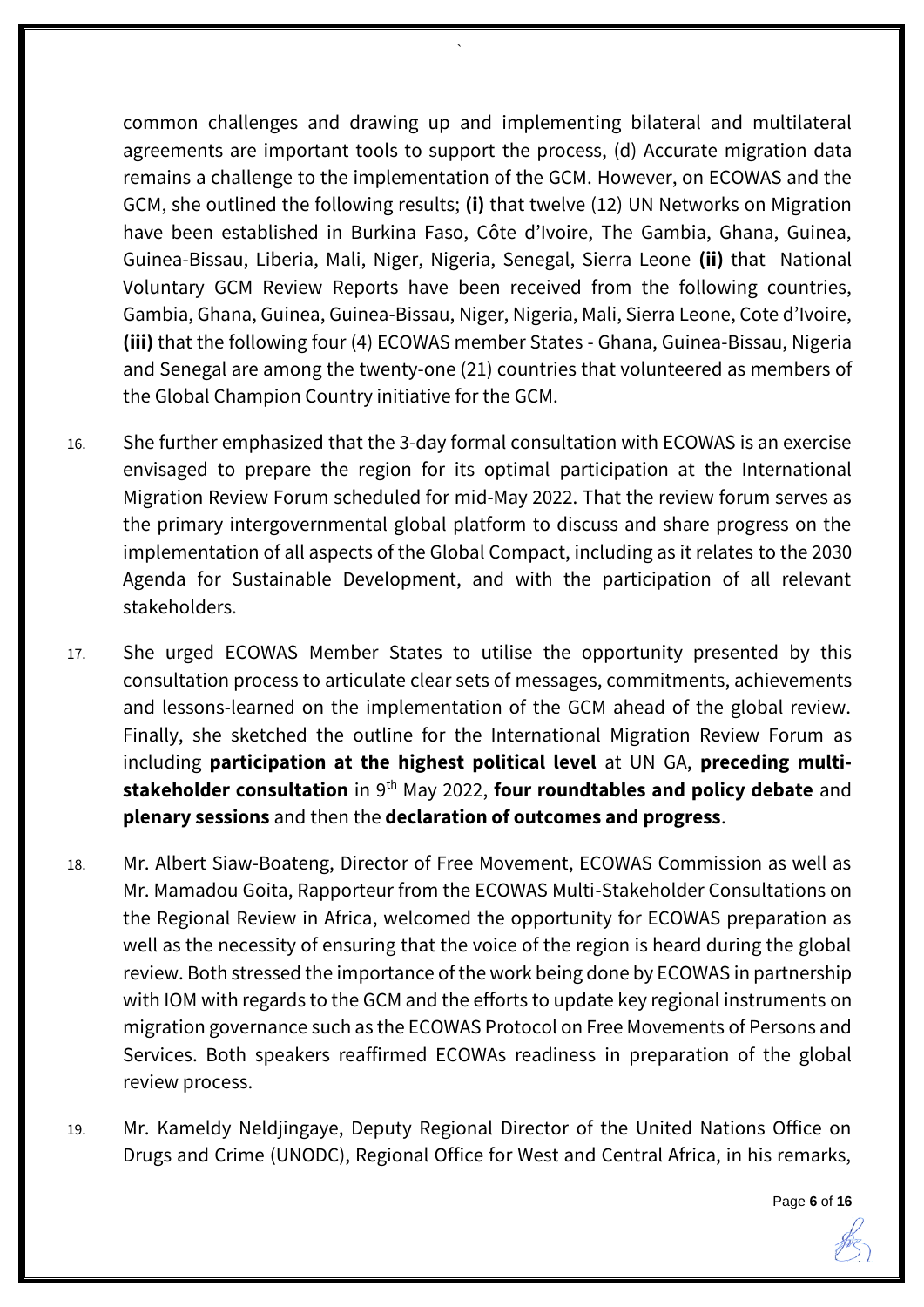stated that migration is essential for development while also making appropriate interventions on the need to involve CSO's and victims of crimes, including victims of trafficking in persons, in actualizing the objectives of the global compact on migration. He stressed the importance of protecting migrant children and their rights and observed that migrant children are prone to abuse and violation of rights, which have been compounded by the challenges posed by the Covid-19 pandemic. He set the tone for the round table discussions anchored on the GCM objectives of countering the smuggling of migrants and trafficking in persons while protecting the human rights of migrants and providing access to justice to victims of crimes, in line with international laws and standards.

`

- 20. Mr. Andrea Ori, co-chair of the UN Regional UN Network on Migration for West and Central Africa and the regional representative of OHCHR, the UN Human Rights agency, recalled the importance to keep the human rights of migrants at the centre of the discussions – in line with the spirit of the GCM. All migrants are entitled to the full range of human rights guaranteed under the international instruments. Implementing the GCM means ensuring the full enjoyment of their rights before, during and after their migratory movements. Maintaining this migrant-centred approach ensures that the rights of migrants are at the heart of any attempt to define 'safe, orderly and regular' migration and that all migrants, including those in vulnerable situations can enjoy their basic rights.
- 21. The various speakers provided detailed background to the development of the GCM and overview of the state of the GCM review process and reiterated the principle of partnership in managing migration challenges as well as reaffirmed the commitment to the ideals of GCM shared vision that migration benefits all. They also outlined a broad overview of new and ongoing policy developments by ECOWAS, particularly the ECOWAS Regional Migration policy and the role of Member States in driving the implementation.

#### **IV. ROUNDTABLE SESSIONS: PRESENTATIONS & DELIBERATIONS**

*Roundtable 1: Free movement and other ways to enhance regular pathways and*  **predictability in migration procedures within the ECOWAS Region.** This theme focused on reviewing the progress in implementing GCM objectives 2, 5, 6, 12 and 18. The session was

Page **7** of **16**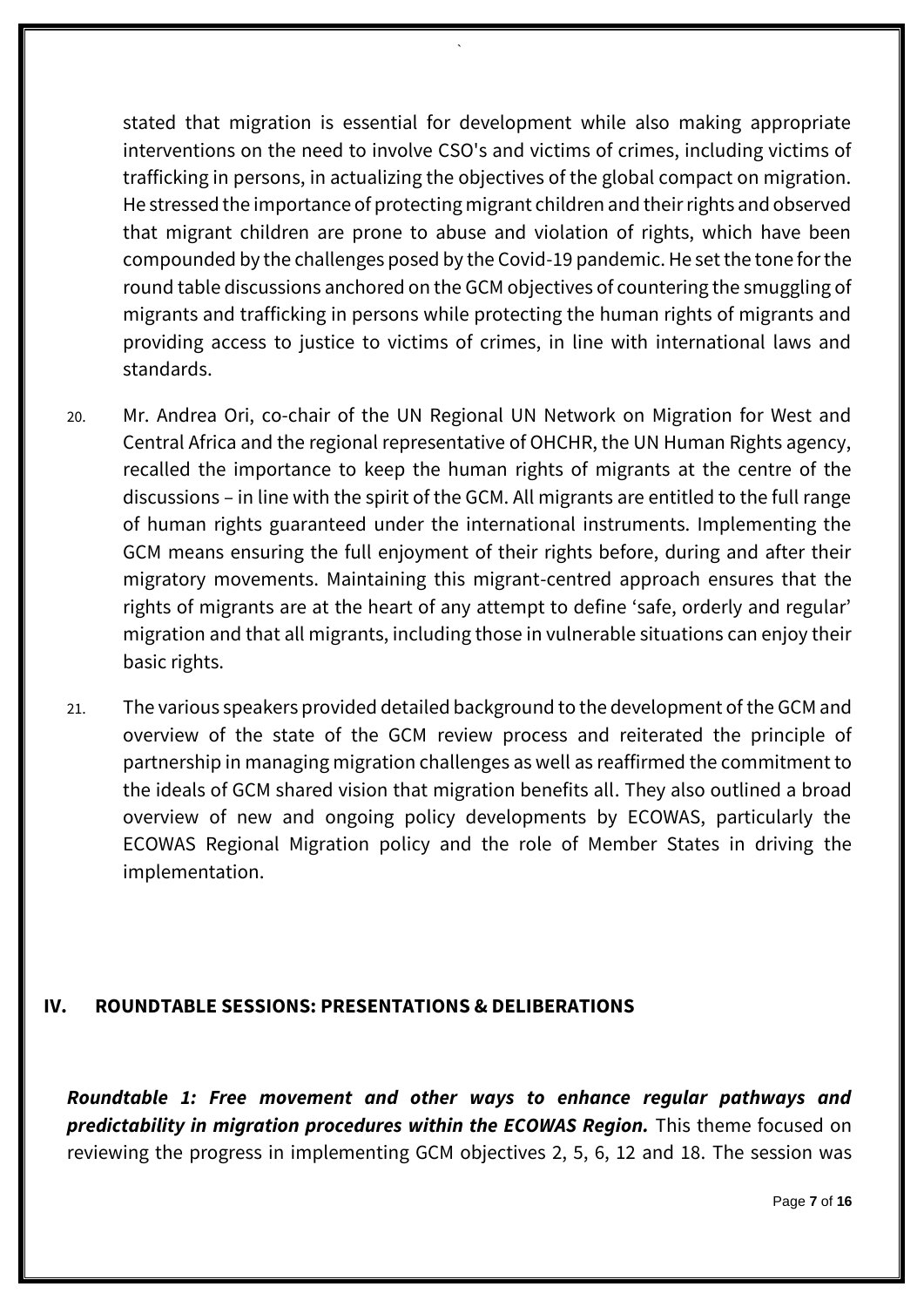Chaired by Honorable Ambrose Dery, Minister of The Interior, Republic of Ghana, with the following panelists:

`

-Mr Abdou Dan Elhadji, Ministère de l'Intérieur et de la Décentralisation, Point Focal de la Politique Nationale de la Migration, Niger.

-Dr. Anthony Luka Elumelu, Principal Programme Officer and Mr Ismaila Dangou, Programme Officer, Free Movement Directorate, ECOWAS Commission.

-Mr. Felipe González Morales, UN Special Rapporteur on the Human Rights of Migrants.

- 22. Following the presentations and interventions, these key contributions were noted:
	- i. Implementation of tariff reliefs on essential products, goods, and services should be applied uniformly by all Member States;
	- ii. The need to implement the GCM with a shared vision that migration benefits all;
	- iii. The recently completed Africa review reaffirms the commitment of the continent to the GCM;
	- iv. Lessons learned should drive the implementation of the GCM and capitalize on these exchanges to shape human mobility'
	- v. That the GCM reinforces a shared approach in harnessing opportunities in human migration;
	- vi. That the strength of the GCM is in its affirmation of the principle of international partnership in managing migration challenges;
	- vii. The GCM as a landmark multilateral commitment encourages a shift in focus to the social and economic benefits of migration;
	- viii. The GCM offers opportunity for concerted international response in addressing structural difficulties driving migration;
	- ix. That the GCM implementation requires a human rights-based approach that is gender-responsive and child-sensitive;
	- x. The panelists expressed appreciation for the GCM champion countries in the ECOWAS region.

Page **8** of **16**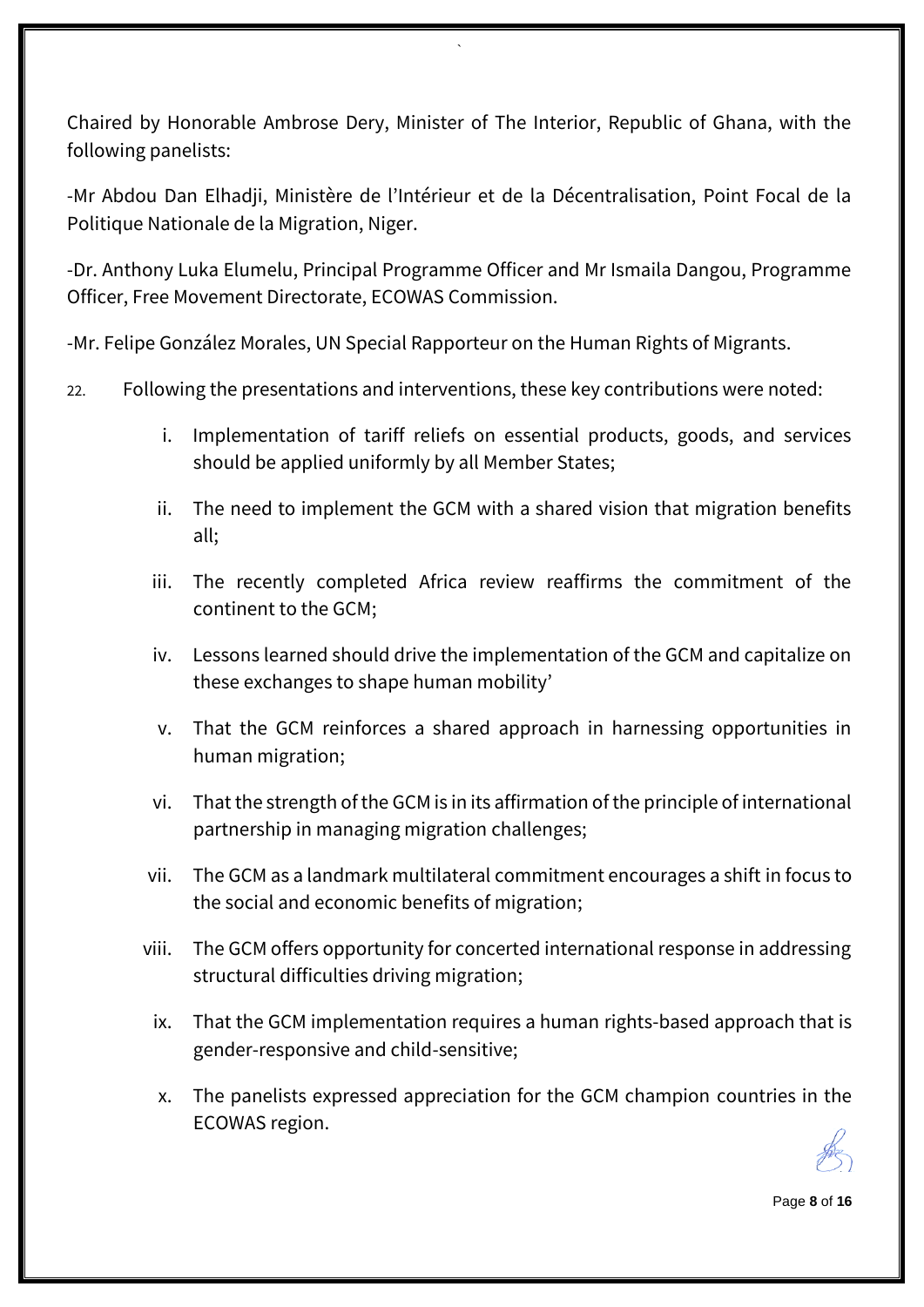*Roundtable 2: Migration movements and protecting migrants through integrated border management measures*. This focused on the following GCM objectives; 4, 8,9,10,11,13 and 21. The roundtable was Chaired by Dr Amadou Diaw, Advisor Ministry of Foreign Affairs and Senegalese Abroad, with the following panelists:

`

- Ms. Goge Maimouna Gazibo, Liaison Magistrate and former Head of the Anti-TIP Agency (ANLTP), Niger.

- Prof. Joseph Teye, Centre for Migration Studies, University of Ghana.

- Mr. James Boyon, African Movement of Working Children and Youth.

- 23. Following the presentations and interventions, the following vital contributions were noted:
	- xi. Member States recognized the constructive role, partnership, and leadership of the IOM with ECOWAS on the implementation of the GCM;
	- xii. Members affirmed the importance of shared responsibility as well as accountability in the implementation of the GCM;
	- xiii. They stressed the need for standardizing and adopting a common border management system and procedure within the region;
	- xiv. They acknowledged that the introduction and adoption of ECOWAS biometric ID and Passports represents an essential tool in support of regional migration governance and the implementation of the GCM;
	- xv. They stressed the imperative of aligning the implementation of ECOWAS Protocol on Free movement to respond to the specific provisions and objectives of the GCM;
	- xvi. They highlighted the importance of managing irregular migration and combatting trafficking and crime through national policies and legislative framework in line with the objectives of the GCM;
	- xvii. They proposed that assisting returnees in ensuring their reintegration upon return will stem the cycle of remigration;
	- xviii. The harmonization of travel documents such as passports, ID cards, vehicle registration and drivers' license were stressed as critical to effective regional migration governance;

Page **9** of **16**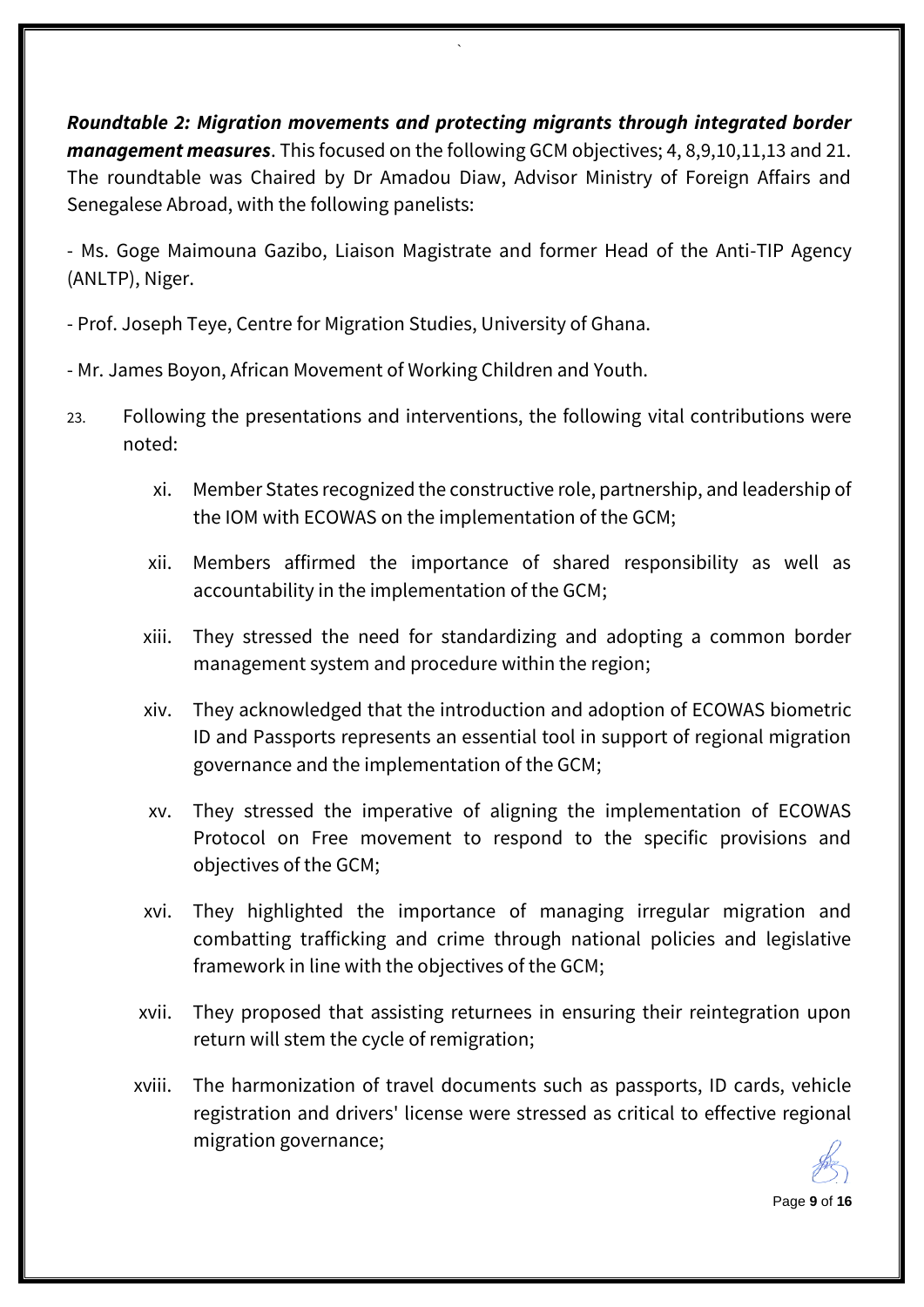xix. They emphasized the need to domesticate the GCM through national migration policies and action plans as well as evolving national social and economic development programs;

`

- xx. The challenges of birth certificates as a precondition for the issuance of ID cards and passports was noted as a significant constraint for rural border communities with regards to effective migration governance;
- xxi. The need to differentiate between forced and voluntary migration was highlighted within the context of addressing the drivers of migration in the region;
- xxii. It was suggested that addressing underlining social and economic vulnerabilities should be at the core of combatting human trafficking;
- xxiii. The panelists stressed the need to establish a sound governance framework to drive national migration policies of Member States without which policies would remain unimplemented;
- xxiv. They further proposed that the National migration Policy requires a sound mechanism to follow through on implementation with clearly defined agreed targets by Member States;
- xxv. The training of border personnel on standards and protocol, especially regarding migrant rights, is essential to reducing abuses of migrants and eliminating the culture of criminalization of the migration process;
- xxvi. Language barriers, especially at border communities, pose a critical challenge and Member States recognize the importance of addressing this inhibiting factor to the implementation of the GCM;
- xxvii. Border post should provide designated points for processing migrant children as an essential response to child protection and enforcement of child rights;
- xxviii. They finally requested that closed land borders be opened and covid-19 standardized guidelines introduced as an integral component of border management.

*Roundtable 3: Inclusion, non-discrimination, prevention of stigmatization of migrants, and role of diaspora for development within the ECOWAS region. This focused on reviewing the progress in implementing GCM objectives 14, 15, 16, 19, 20 and 22.* The session was Chaired by

Page **10** of **16**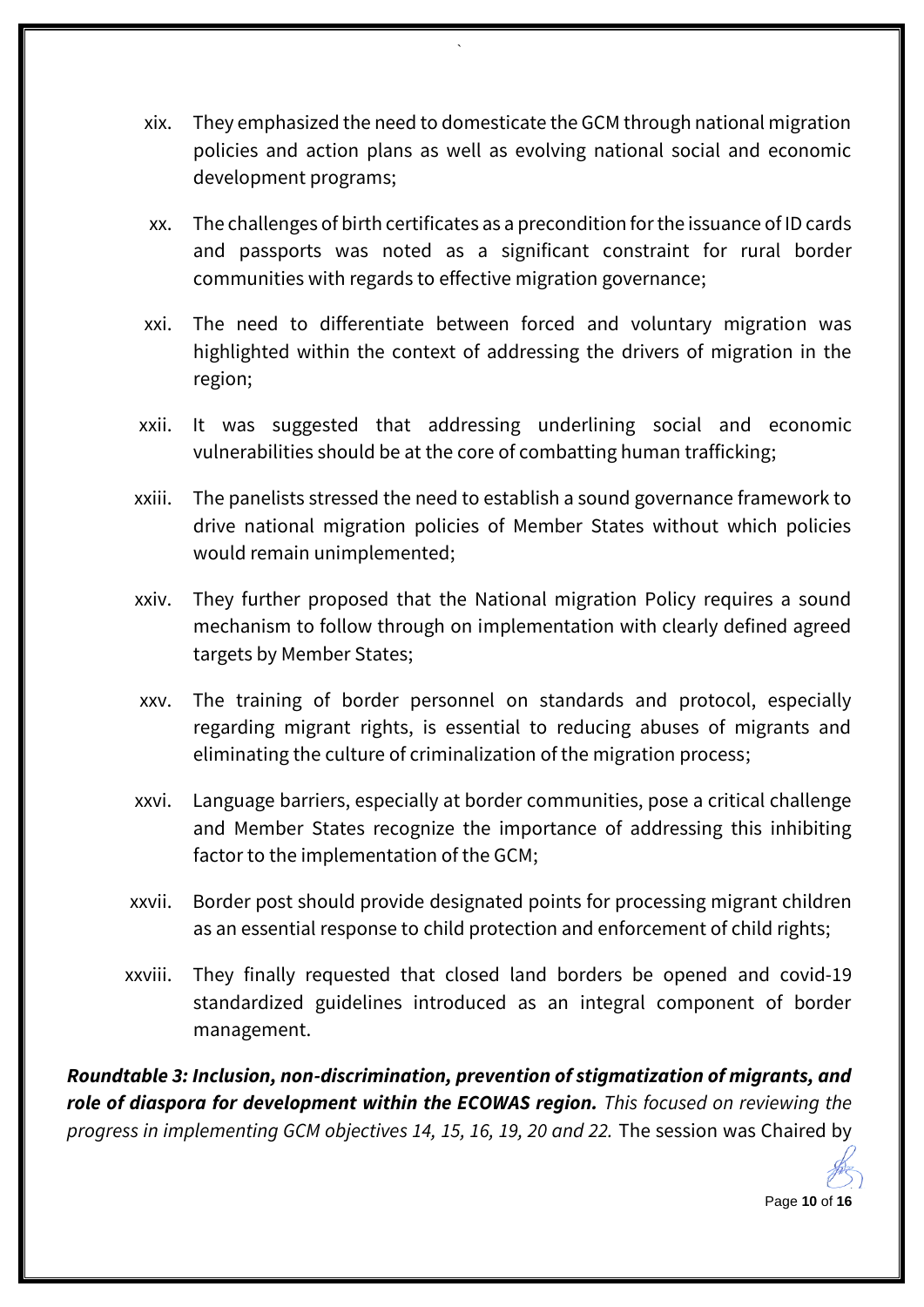Carlota OLIVEIRA SANCA, Chef of Cabinet, Guinea Bissau, with the following panel discussant(s):

`

- Ms. Gloria Muoegbunam, Head of Migration, National Commission for Refugees Migrants and Internally Displaced Person Offices, Nigeria.

- 24. Following the presentations and interventions, these contributions were noted:
	- xxix. Member states stressed the critical importance of information and sensitization of national communities on the GCM and the vital economic role of migrants within national development processes and promoting positive attitudinal change among communities regarding migration and migrants;
	- xxx. They suggested including migrants in evolving national social sector programs to eliminate discrimination and address vulnerabilities;
	- xxxi. They emphasized the need to localize the GCM through national policies and practices;
	- xxxii. The panelist proposed using national migration dialogue platforms to address critical technical aspects of the GCM;
	- xxxiii. They suggested reviewing existing instruments such as labour laws and national diaspora policies as well as establishing Standard Operating procedures and guidelines in the areas of Return and Reintegration of migrants;
	- xxxiv. They acknowledged the importance of developing pre-departure instruction guides/manuals for migrants ahead of travels to provide them with informed knowledge regarding migration requirements of the intended country of travels;
	- xxxv. They stressed the inclusion of diaspora contribution in sustainable development plans to harness the critical assets among this category of migrants;
	- xxxvi. They proposed training of foreign Affairs counsellors in diplomatic missions to assist vulnerable migrants;
	- xxxvii. They highlighted the importance of establishing an office for the management of diaspora affairs in most foreign ministries and promoting diaspora investment summits;

Page **11** of **16**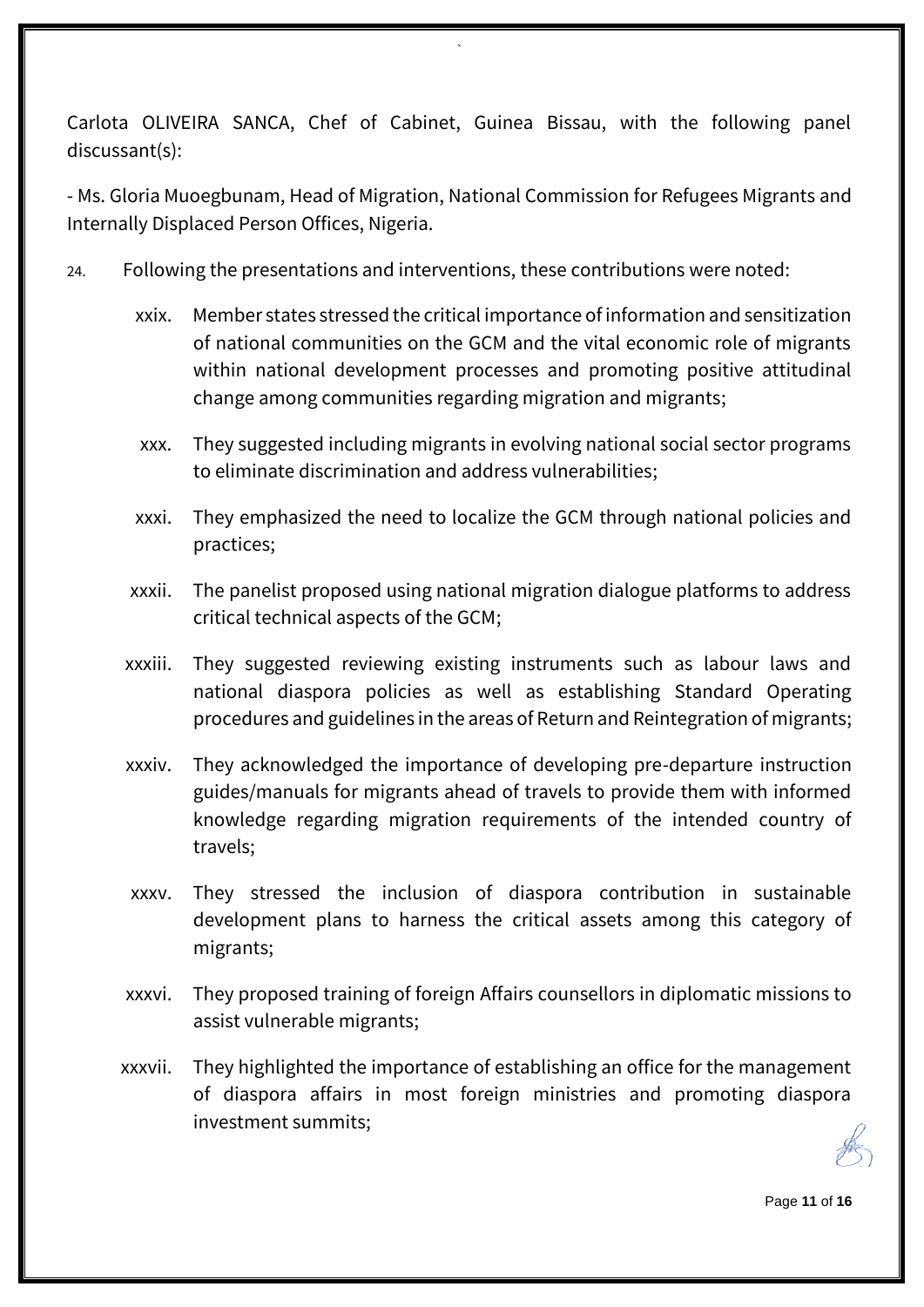xxxviii. They suggested establishing migrant advisory centers at national and local levels;

`

xxxix. They stressed the need to introduce migrant social protection guidelines and assistance, including psycho-social support as essential elements in migration governance.

*Roundtable 4: Impacts of Migration in countries of origin, transit and destination, and the need for international cooperation within the ECOWAS region.* This round table focused on reviewing the progress in implementing GCM objectives 1, 3, 7, 17 and 23. Participants reflected on challenges, good practices, lessons learnt and discussed potential solutions to the obstacles hindering the achievement of those objectives. The Chair for this session was Mr. Charles Nwanelo, Deputy Director Humanitarian Affairs, Nigeria, with the following Panel discussants:

- Issiaka Konaté, Director General, Ministry of African Integration and Ivorians Abroad, Cote d'Ivoire.

- Mr. Musa Camara, Director Gambia Diaspora Directorate, Ministry of Foreign Affairs and Gambians Abroad, Republic of The Gambia.

-Mr. Samson Bel-Aube Nougbodohoue, Pan-African Institute for Statistics, African Union.

-Ms. Aurélia Donnard, West Africa Manager, Mixed Migration Centre West Africa.

- 25. Following the presentations and interventions, these key contributions were noted:
	- xl. Member states are aligned to the 2030 SDG's goals alongside other mediumand long-term plans;
	- xli. States are committed to optimizing diaspora activities as diaspora remittances have continued to contribute to the economy of Member States. They affirmed migrants' rights as an essential component in formulating national and regional migration policies. And further suggested that States ensure access for all migrants to all social services, including decent housing as well as provide all migrants access to legal documents and respecting their rights and making it possible to regularize all migrants without any discrimination;
	- xlii. They highlighted the issue of legal protection for migrants and training of migrants on their rights to life and social services and decent work.

Page **12** of **16**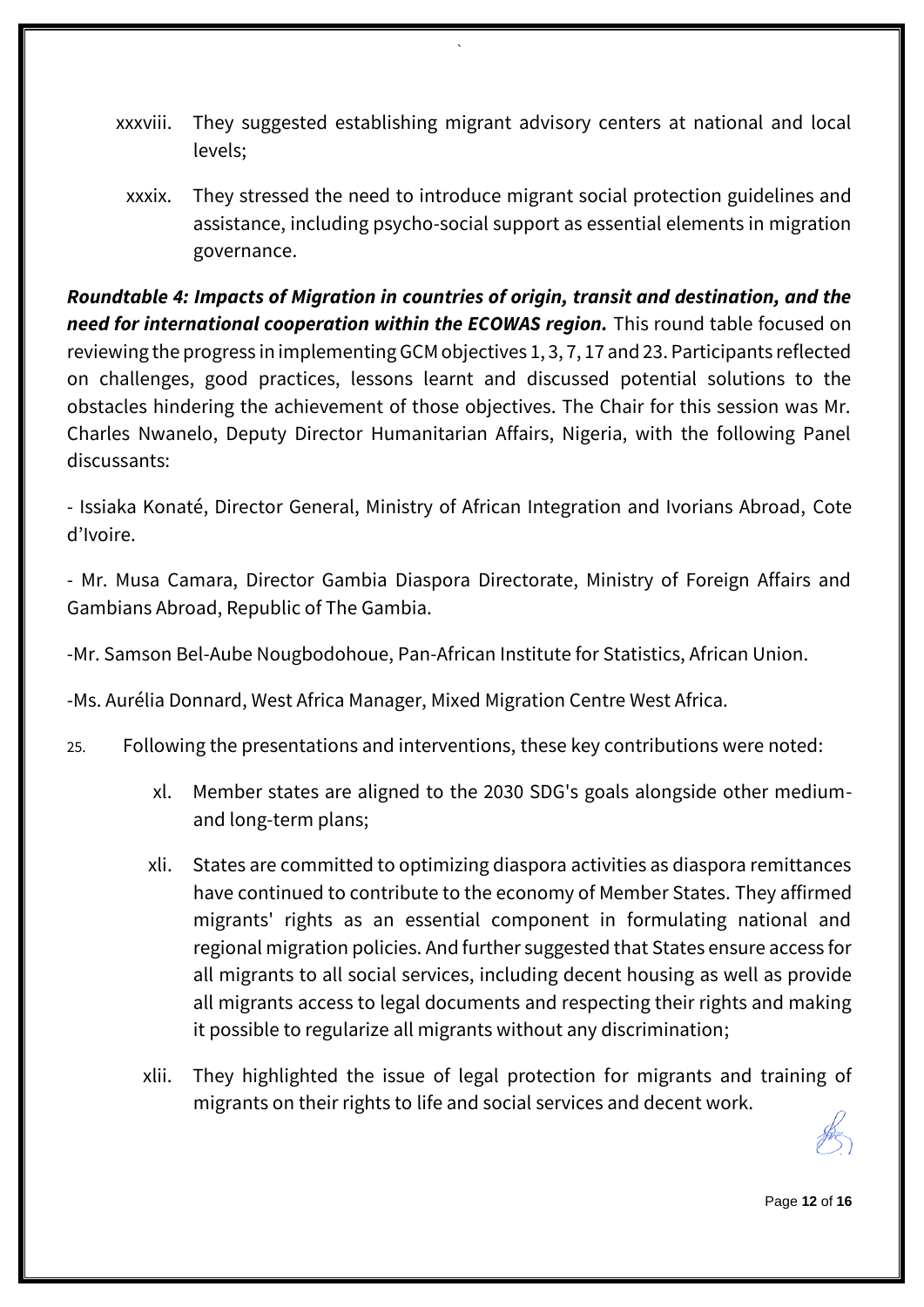## **V. RECOMMENDATIONS & CONCLUSION**

26. Following deliberations, the ECOWAS Member States made these specific recommendations for consideration on the way forward in the implementation of the Global Compact on Migration:

`

#### **GENERAL RECOMMENDATIONS:**

I. Africa has a rich history of migration, and it is essential to focus efforts on talking to migrants instead of talking about them;

II. There is a need to harmonize laws on free movement across Member States and increase cooperation with CSO's to promote awareness of free movement. In driving this goal, the press and media are critical partners that should not be overlooked;

III. ECOWAS should consider setting up a national agency for employment for Member States that will respond to migrants' employment needs;

IV. Every strategy deployed to ensure safe and orderly migration must be hinged on evidence-based facts and data provided by Member States;

V. Strengthen collaboration between ECOWAS Member States and ECOWAS Commission in order to advance GCM objectives. This could be done using MIDWA as a platform to exchange regularly on good practices, challenges, opportunities focusing on recommendations on joint way forward;

VI. Ensure a better understanding of ECOWAS Free Movement Protocol and other migration related policies by Member States and the population by supporting broader communication on regional initiatives and outreach at country level;

VII. Ensure the implementation of the free movement protocol at all borders: air, sea and land through training of government officials and border operatives;

VIII. Align national priorities with regional priorities through tripartite dialogue to be organized at national level bringing together Representatives of the ECOWAS Commission, IOM, and national authorities;

IX. Develop and share with Member States toolkits for implementing awareness raising campaigns in order to prevent irregular migration and foster a better understanding on the free movement protocol and migration policies;

Page **13** of **16**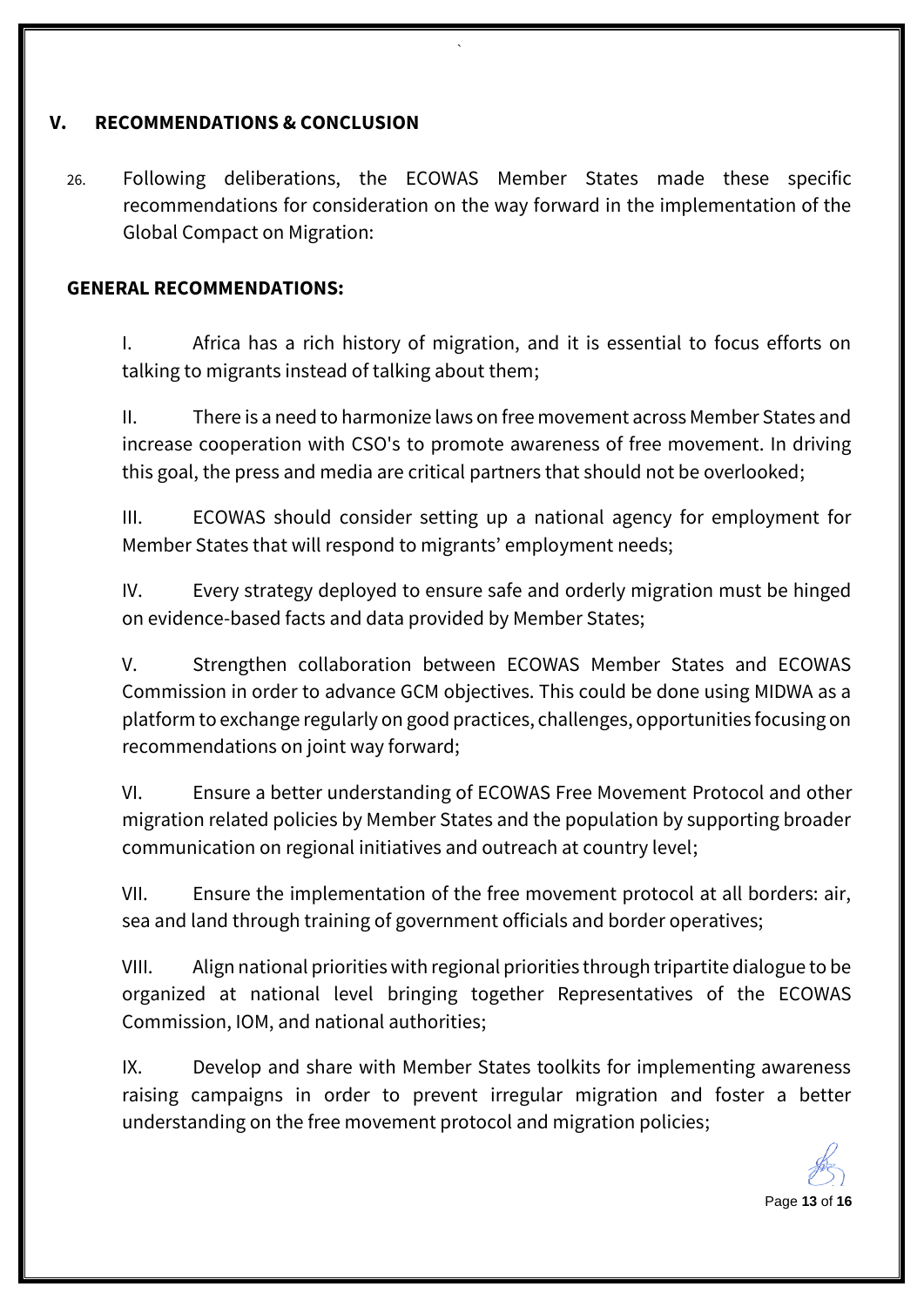X. Maintain a dialogue through MIDWA on working towards reopening borders in a safe manner in the context of COVID and measures to be put in place at points of entry;

`

XI. Support the adoption of ECOWAS passports in Cabo Verde where it is not in place and work together in combatting fraudulent documents and identity fraud;

XII. Carry out an assessment on how security issues impact the GCM implementation;

XIII. Support the development of a network of policy experts and immigration lawyers that would provide support to ECOWAS member states in developing national policy and laws including on combatting smuggling and trafficking, prosecution of offenders and access to justice of victims;

XIV. Carry out a review on best practices in the region for capturing data on missing migrants and death at sea and in deserts;

XV. Explore the possibility of the creation of a Capacity Building Center for ECOWAS through MIDWA;

XVI. Review MIDWA procedures for participation to ensure a whole-of-government approach and high-level discussions;

XVII. Assist the ECOWAS Commission to increase its capacity to support member states in the implementation of the free movement protocol, through training and sharing of expertise at country level;

# **SPECIFIC OBSERVATIONS BY MEMBER STATES**

- a) The need to provide special training for border agents on GCM governance and implementation;
- b) The urgent necessity to establish a joint complaint desk at the borders to facilitate migrants reports on disaffection and support response by relevant ECOWAS country border personnel;
- c) Organize annual ECOWAS member states meetings to monitor progress on the GCM implementation;

Page **14** of **16**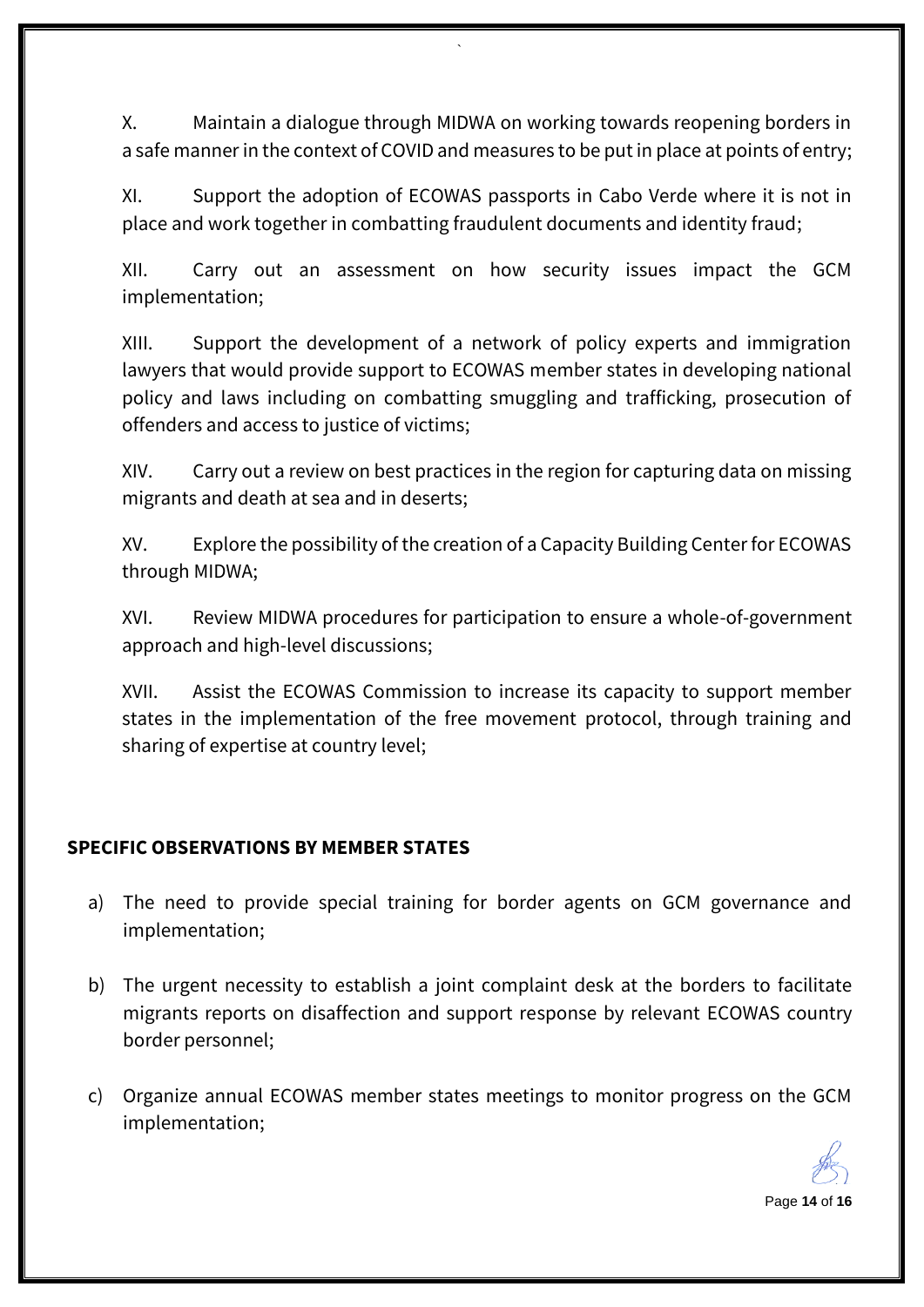d) Organize capacity building sessions for security and defense forces for a better implementation of the Free Movement Protocol within the context of the GCM principles and guidelines;

`

- e) Encourage Member States to elaborate National Migration Policy that draws inspiration from sub-regional migration policy framework;
- f) Fully operationalize MIDWA, and ensure the optimum functioning of the Working Group (During the last MIDWA in March, Senegal and Sierra Leone wanted to lead the MIDWA WG on climate change, for instance) to enhance the capacity of ECOWAS member states to address critical issues regarding the implementation of the GCM;
- g) Enhance migration data sharing within ECOWAS for effective migration governance;
- h) Strengthen the cooperation framework on the diaspora to facilitate their political, social, and economic contribution in the ECOWAS;
- i) Establish a platform of engagement with migrants for a better understanding of their perspectives on migration issues;
- j) Put in place standardized mechanisms for data collection and sharing within the ECOWAS to support effective border management and governance of migration process;
- k) Standardise migrant holding centers/hosting processes in response to social protection and migrants' rights;
- l) Organize regional meetings on remittances to understand better how to harness the latent assets of diaspora citizens;
- m) Conduct specialized training for officers involved in the enforcement of migration policies, especially at the borders;
- n) Prioritize the mental health of migrants as an integral element in border protocol and procedures;
- o) Strengthen cooperation and coordination between institutions and countries especially in the area of migration data sharing;

Page **15** of **16**